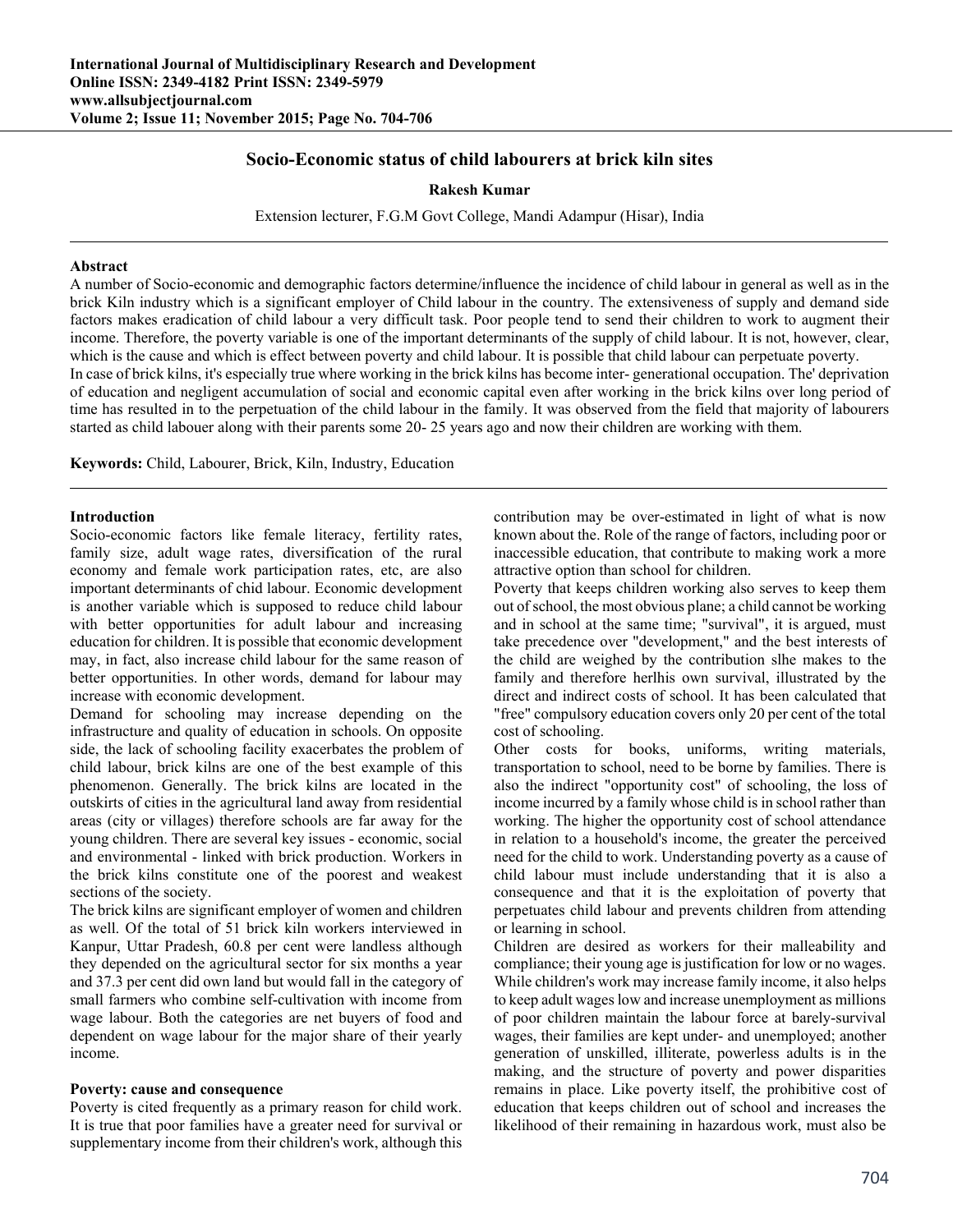seen not as natural or even unavoidable, but as a consequence of faulty policies and priorities.

# **Societal value and the perception of children**

The complex role of culture and tradition plays an equally important role in the interplay between child labour and education. This includes the struggle and confusion between new and old values and beliefs -- the view of children, the value of work, and the role of money and material goods as symbols of social status. The unconvincing explanation of poverty as a sole cause of child work and its link to other underlying issues are illustrated by the millions of families who, in spite of poverty, manage to find the resources to send their children to school.

In India most of the poor parents believe that children should work to support the family instead of going to school. Present schools fail to teach skills that make children suitable in acquiring jobs; Job market is also limited and confined to the limited urban areas. Now it is widely believed that child labour and education is intimately correlated. In fact education is key to child labour eradication. A serious lack of educational opportunities is becoming well understood as a major contributor to children's involvement in harmful work.

Conversely, educators and others concerned with access to education have noted that work and a number of related factors contribute significantly to the difficulty of millions of children exercising their right to education or benefiting from it fully when they gain access. These include quality and relevance of the education system itself, cost, inflexible schedules, long work hours and· other hazardous working conditions. Childhood is a critical stage of life that must be respected and honoured for itself as well as a transition to productive and fulfilling adulthood.

Children deserve, need, and have the right to a nurturing and stimulating environment that fosters growth and development in all areas of their lives. Key among these is education, which includes not only access to school, but quality basic learning that is fundamental to developing critical life and learning skills. Education is also an enabling right that contributes to opening the space for the fulfillment of all other rights - to health, nutrition, leisure, participation in society, and assists children in becoming self-sufficient, contributing members of society.

Because deficiencies in education systems can in themselves also facilitate the perpetuation of child labour, these need to be addressed and schools made a more viable, valuable, and interesting option for children. Although this paper focuses on mostly children of primary school age, it attributes equal importance to adolescents who may be of legal working age but have been denied or did not finish primary school because of work. Any work activity, which interferes with a child's right to education, is intolerable and must be eliminated. All best efforts must focus on preventing children from entering work that will impede or prevent their education as well as removing those who are currently working under harmful conditions and ensuring that they are provided with an enabling educational environment.

The linkage between child labour and education must also be understood in the larger context of powerful social, economic, political, and cultural forces which play a major role in determining the level of child participation in both activities. In this chapter the analysis of working children and the proportion of attending and not attending school and also the proportion of those children who were neither working nor attending school has been attempted. This chapter deals with education influencing the incidence of child labour. A number of studies have classified the causes of child work in different categories.

# **Migration Trends**

The seasonal migration of labourers to brick kilns is from villages, small towns within and across districts and also from other states. The brick kiln industry is the second largest sector after the construction sector, which absorbs such a floating labour population and a reserve surplus of the land. A primary concept in migration studies is 'pull' versus 'push' factors. The primary driving force in the case of pull factors is the drive to improve economic status. In contrast, extreme deprivation in native areas along with a lack of employment opportunities locally, causes push migration. The brick kilns in the Kanpur district offers clear instances of both. The migrant labourers come from both areas.

The labourers from poor areas like East UP, Bihar and Orissa migrate mainly due to "push" factors where as labourers migrating from within district or from nearby districts are motivated by pull. factors. These seasonal migrants spend between 6 to 8 months (depending upon Monsoon condition as brick kilns get closed during rainy season) in the brick kilns. Both categories· (i.e. depending upon motives/reasons for push or pull factors) of migrant families have different profiles, not only in terms of their ways of living, spending habits etc but significantly in terms of children also.

The later category is more likely to send their children to school and often leave their grown up children behind so that they can study. It was observed that those households which are relatively well off or have some Hmd or any other source of income such as animal rearing etc leave some of their children ( generally of school going age) back home with their grandparents or uncles.

The majority of migrant labourers in the study area come from within the district (mostly from within 15 km radius). This category of workers constituted 58 percent of the total labourers followed by the inter-district migrants constituting another 34 percent of total labourers. The majority of workers in later category come from adjacent districts· i.e. Hamirpur, Kanpur Dehat, Fatehpur and Banda districts. The rest are from Gorakhpur, Allahabad, Pratapgarh and Basti. The inter-state migration is much less prevalent mainly because of the availability of local labourers. Eight percent of labourers come from the other states mainly from Bihar and Jarkhand. The all migration is seasonal in nature except few staff member i.e. accountant (Munshi) and gaurds who may remain in the kilns even after the kilns get closed. They, along with brick kilns owners sell the bricks stock rest of the year. The migrants are predominately (97%) from rural areas. The rest 3 percent come from mostly small towns.

Essentially agricultural labourers, or marginal and small farmers, combining agricultural wage workers, migrate from one place to another in search of employment in brick kilns during the lean period in agriculture between October and the middle of June. This is the lean period for single paddy-cropped areas and perhaps explains the presence of large number of workers from the rice growing areas of eastern Uttar Pradesh, Bihar and Jarkhand.